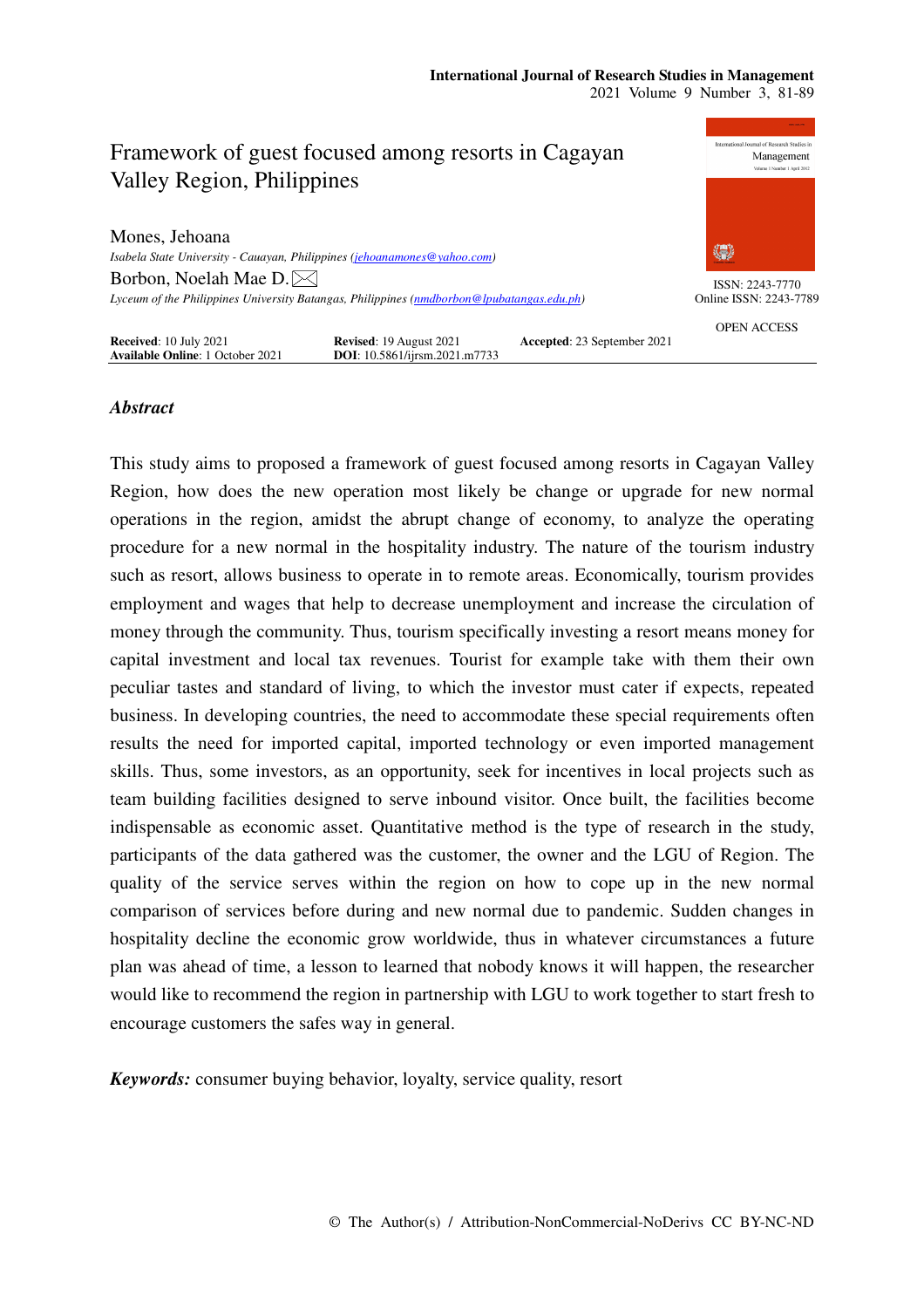## **Framework of guest focused among resorts in Cagayan Valley Region, Philippines**

## **1. Introduction**

A resort is a place with a lot of special amenities for rest, relaxation, and entertainment. Resorts are designed to attract a wide range of vacationers and encourage tourism. It might be a location, a community, or a business that is owned and operated by anyone who fits certain criteria. When it comes to hotels or resorts, guests that choose to stay at one hotel or resort over another are termed loyal. preferring a certain hotel or resort brand over others. Calculating a guest's lifetime worth to the hotel/resort or brand is a part of assessing how far to go to earn their loyalty. Valuing guest loyalty through services provided by the owner aside from the resort's location is maintaining quality and developing more through innovation and advancement of technology, which will aid a marketing strategy to encourage more people to visit the site, which is not just fiction but reality.

Tourist experiences are so devoured not just while on vacation, but also subsequently by recreating them as stories, which allows the tourist to make sense of the events he witnessed (Carringan et al., 2017). Furthermore, timeliness expectations differ depending on the kind of complaint (reservations, accommodations, billing, and service), allowing for better management of timeliness difficulties when resolving complaints (Istanbulluoglu, 2017). According to Wang et al. (2017) the use of cellphones in the tourism sector is a relatively new phenomenon. Past researches have validated the importance of customer satisfaction, service quality and value as prerequisites of customer loyalty formation (Mohammed et al., 2015).

According to Godovykh, and Tasci (2020), there is a range of attitudes by which tourist behavior and end satisfaction can be impacted and determined in the general marketing literature review. According to Wu, (2016), emotional assessments of a product or destination are considered attitudes toward a product or destination since they are linked in the consumer's mind to affective connections such as positive, neutral, or negative sentiments. Furthermore, while studies have looked into people's perceptions of climate change and its relevance to tourism, they have mostly focused on people in wealthy countries. Following economic progress, much future tourism growth will come from developing countries, often in areas where climate change will be felt severely.

Prior study into the elements that matter to resort visitors has tended to focus on a certain resort setting or market segment, which has resulted in a bias toward that setting or segment. factors relating to an activity While this emphasis on activity-related features is beneficial, it has hampered our knowledge of the relevance of the nonactivity, hospitality-based elements found in all resort types. The goal of this study is to fill a vacuum in the research literature by gaining a deeper knowledge of the value of these conventional hospitality aspects to resort customers. Three underlying variables are discovered using survey data acquired from a sample of recent resort guests.

#### *1.1 Objective of the Study*

This study aims to propose a framework of Guest Focused among Resorts in Cagayan Valley Region, Philippines. More specifically, this study aims to assess guest satisfaction, factors that influence guest loyalty to resorts and consumer buying; and to test the significant relationship between guest satisfaction, loyalty, and consumer buying behavior

#### **2. Methods**

The data in this study was presented using a descriptive technique. Descriptive research is a sort of study in which data is acquired without any manipulation. In other terms, it is a non-experimental study. It provides answers to the following questions: who, what, when, and where. Descriptive research is conducted to merely identify or describe what is. This form of study involves just observing a scenario and drawing conclusions from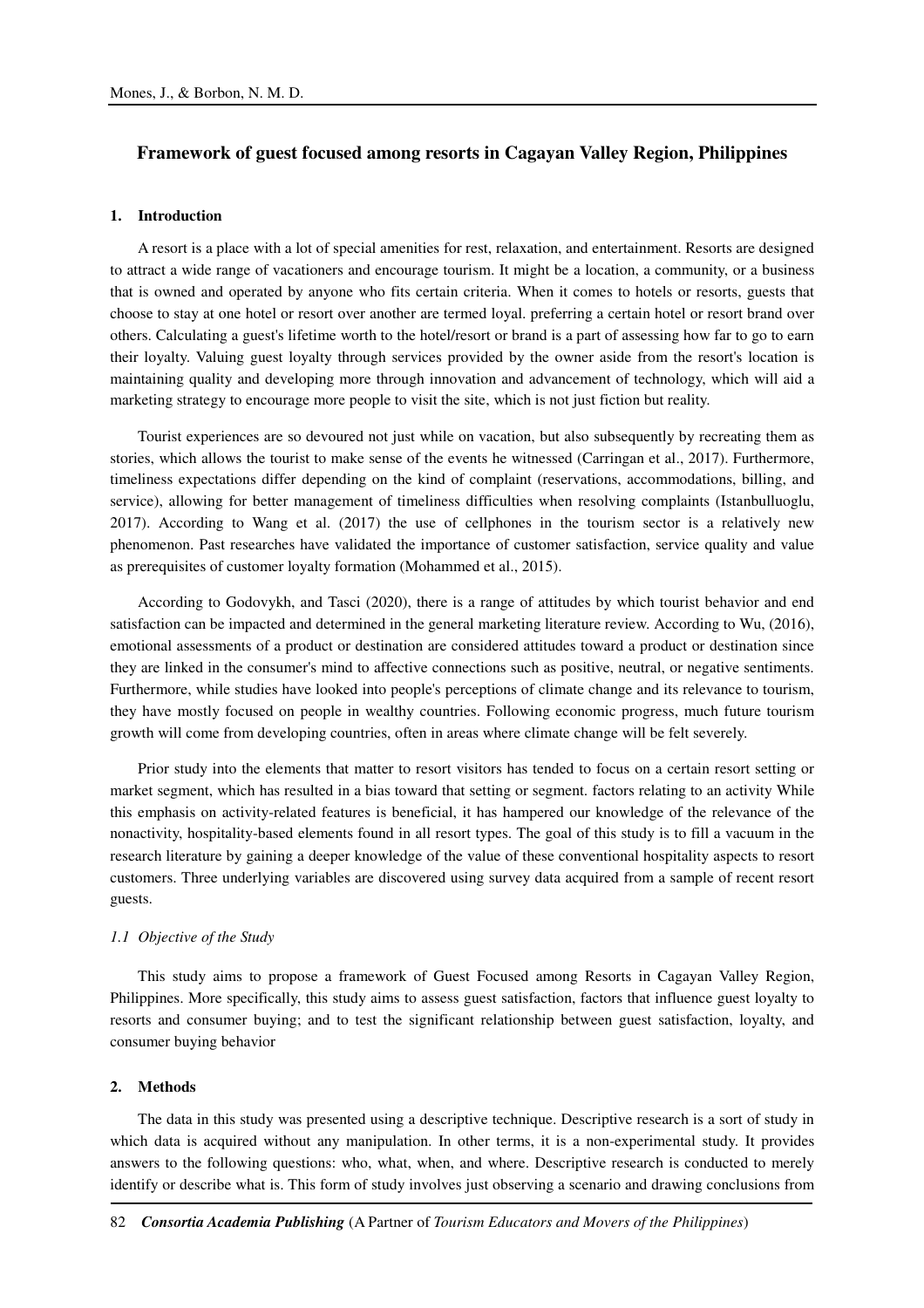it. This is done by watching a specific behavior for a period of time.

The majority of the respondents on this study are in the middle ages bracket \*18-26 with an average of 36.5 percent, are just fresh graduates and some are continuing to visit the place as well as the quality of services that have been offered to them, and some are international to visit the place, the majority of the respondents on this study are in the middle ages bracket \*18-26 with an average of 36.5 percent, are just fresh graduates and some are continuing to visit the place and quality of services that have been offered to participate in the study.

According to statistics provided by the Department of Tourism 2020, the study's respondents were guests from Isabela's top ten most frequented resorts. A sample size of 405 was used from a total of 17,758 as of Accommodation establishment arrivals 2020, based on the Raosoft Calculator, which has a 5% margin of error and a 95% confidence level (1st quarter). Isabela, Quirino, Cagayan, Nueva Vizcaya, and Batanes will have an equal distribution of 75 people in each province in Cagayan region 2, which comprises Isabela, Quirino, Cagayan, Nueva Vizcaya, and Batanes.

An Adopted instrument was used. Instruments for gathering data to collect data for the study and research of Bathan et al. (2017) entitled "Consumer Buying Behavior among Resort's Guests in Batangas Province," the researcher used an adopted questionnaire derived from De Guzman et al. (2020) entitled "Guest Satisfaction and Loyalty among Beach Resorts in Laiya, Batangas. This has been modified and undergone into content validation and pilot testing to ensure the validity and reliability of the instrument. The Cronbach alpha value for: Guest Satisfaction (0.941); Guest Loyalty (0.899); Consumers Buying Behavior (0.930) denotes that the instrument is excellent to use based on the rule of thumb.

### **3. Result and Discussion**

As seen in table 1, the assessment on Guest Satisfaction, Factors Affecting Guest Loyalty, and Consumer Buying Behavior were evaluated by the respondents as satisfied, often affected by the enumerated factors and the respondents agreed being affected by the enumerated factors of consumer buying behavior.

#### **Table 1**

| <b>Guest Satisfaction</b>              | Composite Mean | <b>Standard Deviation</b> | Verbal Interpretation | Rank           |
|----------------------------------------|----------------|---------------------------|-----------------------|----------------|
| <b>Timeliness</b>                      | 3.22           | 0.44                      | Satisfied             | 6              |
| Completeness                           | 3.20           | 0.29                      | Satisfied             |                |
| Courtesy                               | 3.24           | 0.32                      | Satisfied             | 4              |
| Consistency                            | 3.25           | 0.31                      | Satisfied             | 2.5            |
| Accessibility                          | 3.31           | 0.31                      | Satisfied             |                |
| Accuracy                               | 3.25           | 0.31                      | Satisfied             | 2.5            |
| Responsiveness                         | 3.23           | 0.31                      | Satisfied             | 5              |
| <b>Factors Affecting Guest Loyalty</b> |                |                           |                       |                |
| Convenience                            | 3.24           | 0.32                      | Often                 | 4              |
| Expectation                            | 3.26           | 0.34                      | Often                 | $\overline{c}$ |
| <b>Customer Service</b>                | 3.26           | 0.36                      | Often                 | 2              |
| Personal Relationships                 | 3.26           | 0.35                      | Often                 | 2              |
| Rewards                                | 3.10           | 0.48                      | Often                 | 5              |
| Consumer Buying Behavior               |                |                           |                       |                |
| <b>Cultural Factors</b>                | 3.47           | 0.39                      | Agree                 |                |
| Social Factor                          | 3.38           | 0.35                      | Agree                 | 2              |
| <b>Personal Factor</b>                 | 3.34           | 0.43                      | Agree                 | 4              |
| Psychological Factor                   | 3.37           | 0.31                      | Agree                 | 3              |

*Assessment on guest satisfaction, guest loyalty factors, and consumer purchasing behavior* 

Scale: 3.50-4.00: Very Satisfied (VS); 2.50-3.49: Satisfied (S); 1.50-2.49: Dissatisfied (DS); 0.50-1.49: Very Dissatisfied (VD) Scale 3.50-4.00: Always (A); 2.50-3.49: Often (O); 1.50-2.49: Sometimes (S); 0.50-1.49: Never(N)

Scale: 3.50-4.00: Strongly Agree (SA); 2.50-3.49: Agree (A); 1.50-2.49: Disagree (D); 0.50-1.49: Strongly Disagree (SD)

In terms of guest satisfaction, accessibility is at the top of the list (3.31). Attractions, airports, universities,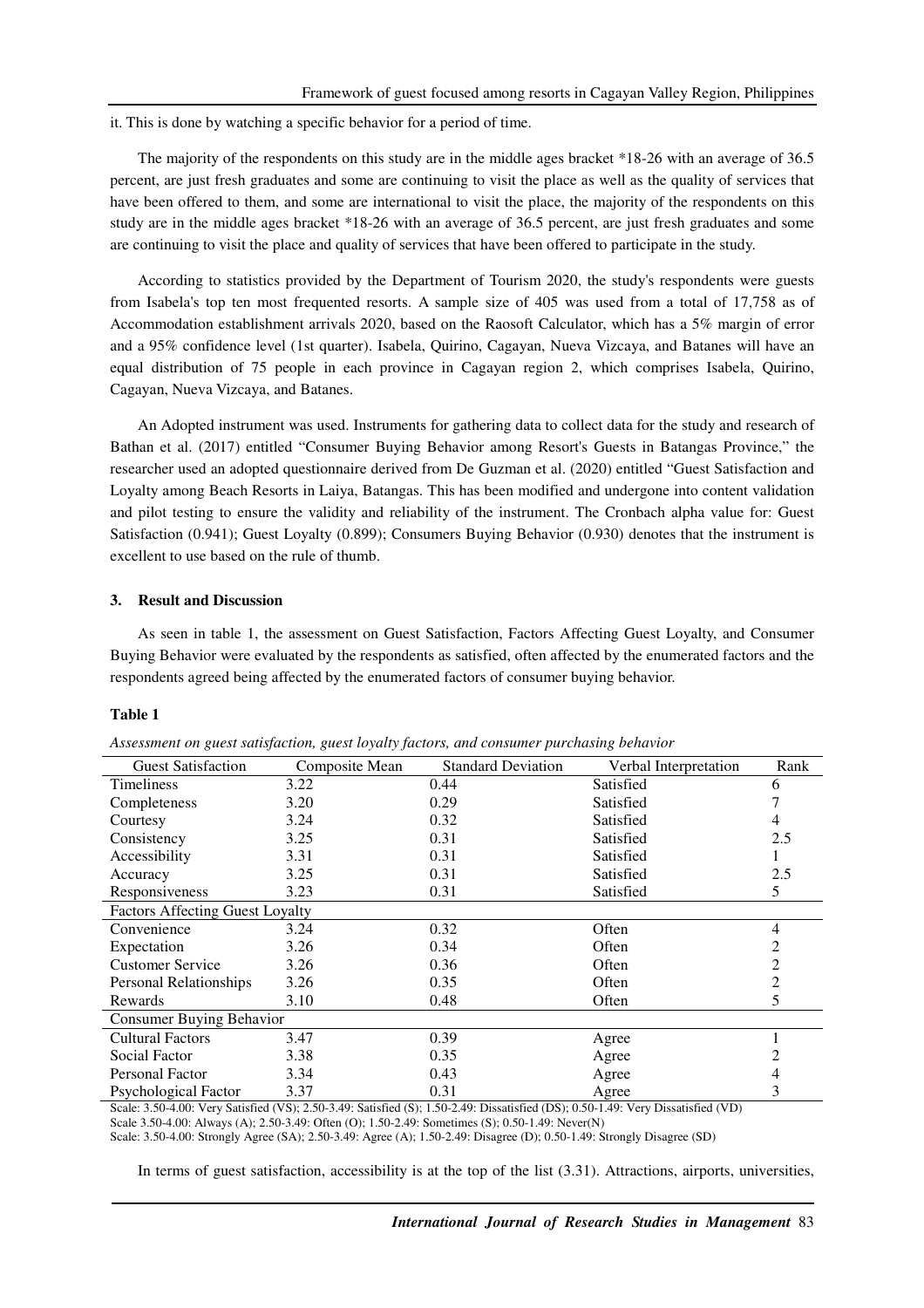### Mones, J., & Borbon, N. M. D.

and public transportation, as well as green areas, bodies of water, and local businesses, are all important factors to consider when buying a home. In this regard, complimentary parking and airport shuttle bus service may help to mitigate the disadvantages of poor airport connectivity. Furthermore, diverse hotel location satisfaction impacts are mentioned in online reviews based on tourists' experiences and travel habits. Tourists are most likely traveling destination by destination since smartphone applications such as Waze, Google Maps, Grab, and others make it easier to access or learn the location of a given area and how to get there (Yang et al., 2018).

Consistency and accuracy (3.25) were ranked last. Quality consistency is vital for acquiring new clients, strengthening brand reputation, lowering expenses, and improving business efficiency. Nonetheless, difficulties in establishing and implementing service quality measures are typically linked to service consistency issues (Herath et al., 2019). This technique is aimed to promote the service consistency of establishment services by including customer loyalty and customer expectations of service quality. According to Kadlubek's (2020) research, the component of their reliability is completeness, which is supplemented by correctness and timeliness of services. If at least one item is missing from the order being processed, the service is considered incomplete. Failure to meet expectations in terms of service completeness leads to deliveries. Completeness may receive a high rating to support the study, but it is still ranked last because it is not seen or felt by the majority of clients. Completeness (3.20) and punctuality (3.22) are the least vocally understood as satisfied.

With a score of 3.31, accessibility comes out on top in terms of guest pleasure. Accessibility in a specific resort is also an important issue to consider because the customer has a concept for the site to be and have simple access, and it is also a truth that the consumer would recommend that accessible region in one way or another.

Expectation, customer service, and personal relationships (3.26) are at the top of the list of elements determining client loyalty, as those signs are verbally understood as often as stated by as those indicators are indeed well-practiced by the staffs of a given institution. They are able to fulfill or even exceed their clients' expectations by providing excellent customer service whenever they are in need of assistance, and they approach them in such a way that the customers feel important in the way the staff accommodates them. Undoubtedly, the service quality provided is vital to the hotel's performance, according to Liat et al. (2017). As a result, any service deficiency must be handled appropriately to preserve a high level of client satisfaction and the hotel's reputation. As a result, it's critical that service recovery plans are properly developed to address the various sorts of service failures that can occur. Expectations, customer service, and personal relationships are at the top of the list; these three are very vital to think about because the resort and the consumer have an instant interaction. A category that encompasses all of the services supplied to a consumer during their stay.

Convenience (3.24) and incentives (3.10) are the least frequently verbally understood. It may be considered one of the least important indications for establishments because some do not provide prizes such as discounts, freebies, or trial amenities for loyal and first-time clients, or have any incentives in comparison to others. The Customer Incentive System is designed to build an efficient demand response program in order to enhance demand elasticity (Vu et al., 2018).

Cultural elements (3.47), and social variables (3.38) vocally expressed as agree, are at the top of the list when it comes to customer buying behavior. Individualism and collectivism theory, in particular, contains significant insights into consumer behavior that might aid us in gaining a better and more thorough knowledge of the phenomenon of impulsive purchasing (Auf et al., 2018). This is in line with earlier studies that show cultural influences have a significant impact on consumers' impulsive purchasing behavior.

Psychological variables (3.37) and personal aspects (3.34), on the other hand, are verbally regarded as agreeing the least. Because of their psychological approach and personal insights into the products or services, consumers or purchasers tend to buy impulsively. Consumers' self-control and mood states mediate and define the affective and cognitive psychological systems involved in impulse purchases. By describing these routes and processes, this study aids in explaining the causes that contribute to impulse purchases and the function of factors in resisting such impulses. In previous studies, it also describes inconsistent results by emphasizing the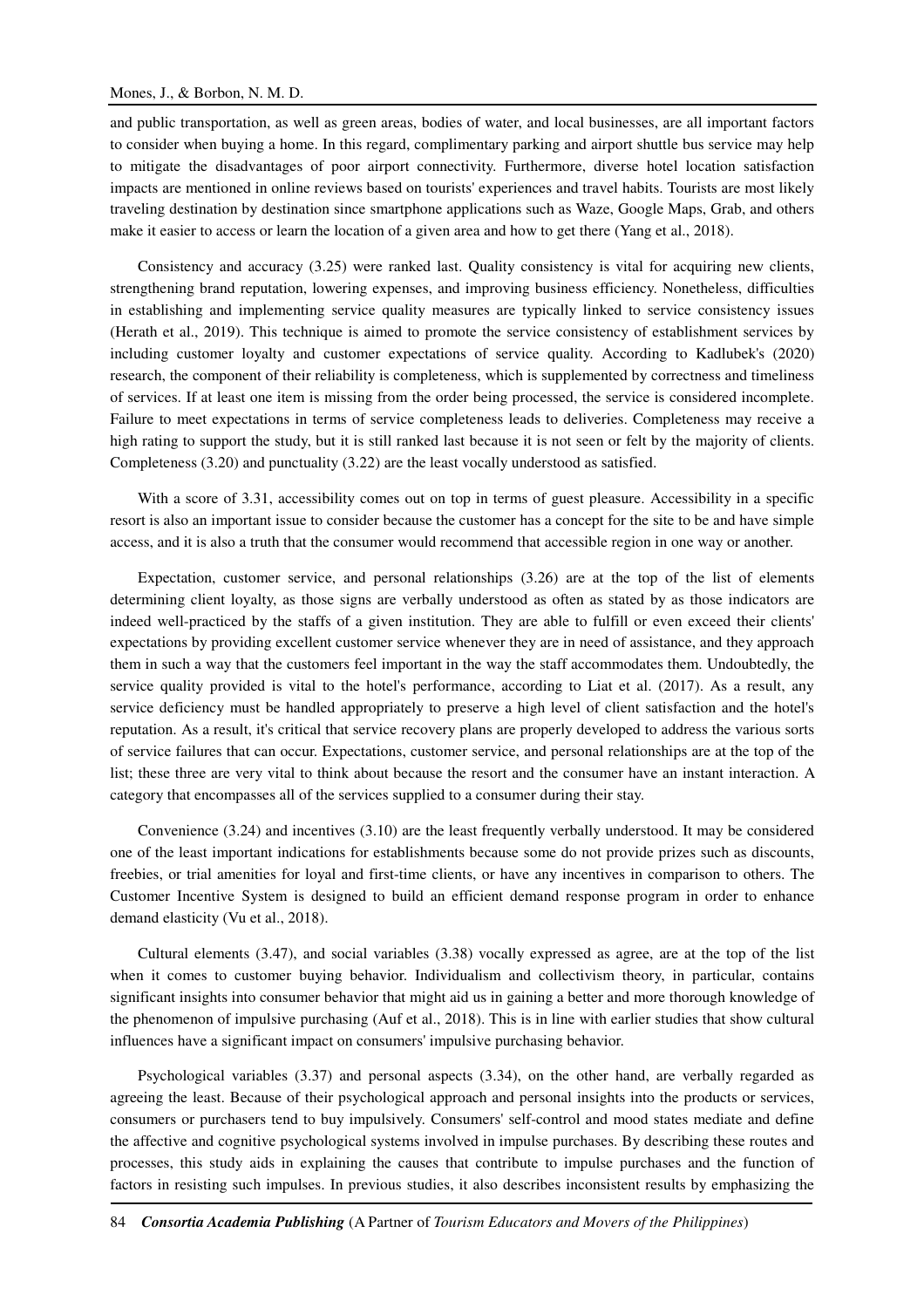context-dependence of distinct drivers, according to Lyer et al. (2020). The results of a moderator study, in particular, reveal that the impacts of various variables are dependent on the context of use (e.g., the identity expression of the commodity, industry price level).

# **Table 2**

*Relationship between guest satisfaction and loyalty and consumer purchasing behavior factors* 

| <b>Factors affecting Loyalty</b> |            | <b>Guest Satisfaction</b>        |                          |                          |                          |                          |                          |                          |
|----------------------------------|------------|----------------------------------|--------------------------|--------------------------|--------------------------|--------------------------|--------------------------|--------------------------|
|                                  |            | Time                             | Comp                     | Cour                     | Cons                     | Acce                     | Accu                     | Resp                     |
| Convenience                      | r-value    | $.258$ <sup>(**)</sup> )         | $.384$ <sup>(**)</sup> ) | $.440$ <sup>(**)</sup> ) | $.461$ <sup>(**)</sup> ) | $.383$ <sup>(**)</sup> ) | $.427$ <sup>(**)</sup> ) | $.520$ <sup>(**)</sup>   |
|                                  | $p$ -value | .000                             | .000                     | .000                     | .000                     | .000                     | .000                     | .000                     |
| Expectation                      | r-value    | $.206$ <sup>(**)</sup> )         | $.348$ <sup>(**)</sup> ) | $.336$ <sup>(**)</sup> ) | $.409$ <sup>(**)</sup> ) | $.300$ <sup>(**)</sup> ) | $.386$ <sup>(**)</sup> ) | $.379$ <sup>(**)</sup> ) |
|                                  | $p$ -value | .000                             | .000                     | .000                     | .000                     | .000                     | .000                     | .000                     |
| <b>Customer Service</b>          | r-value    | $.207$ <sup>(**)</sup> )         | $.358$ <sup>(**)</sup> ) | $.362$ <sup>(**)</sup> ) | $.431$ <sup>(**)</sup> ) | $.305$ <sup>(**)</sup> ) | $.398$ <sup>(**)</sup> ) | $.451$ <sup>(**)</sup> ) |
|                                  | $p$ -value | .000                             | .000                     | .000                     | .000                     | .000                     | .000                     | .000                     |
| Personal                         | r-value    | $.165$ <sup>(**)</sup> )         | $.325$ <sup>(**)</sup> ) |                          | $.349$ <sup>(**)</sup> ) |                          |                          |                          |
| Relationships                    |            |                                  |                          | $.347$ <sup>(**)</sup> ) |                          | $.265$ <sup>(**)</sup> ) | $.359$ <sup>(**)</sup> ) | $.403$ <sup>(**)</sup> ) |
|                                  | $p$ -value | .001                             | .000                     | .000                     | .000                     | .000                     | .000                     | .000                     |
| Rewards                          | r-value    | $.242$ <sup>**</sup> )           | $.365$ <sup>(**)</sup> ) | $.291$ <sup>(**)</sup>   | $.379$ <sup>(**)</sup> ) | $.145$ <sup>(**)</sup> ) | $.394$ <sup>(**)</sup> ) | $.355$ <sup>(**)</sup> ) |
|                                  | $p$ -value | .000                             | .000                     | .000                     | .000                     | .003                     | .000                     | .000                     |
| <b>Consumer Buying Behavior</b>  |            | <b>Guest Satisfaction</b>        |                          |                          |                          |                          |                          |                          |
|                                  |            | Time                             | Comp                     | Cour                     | Cons                     | Acce                     | Accu                     | Resp                     |
| Cultural                         | r-value    | $.116(*)$                        | $.264$ <sup>(**)</sup> ) | $.267$ <sup>(**)</sup> ) | $.251$ <sup>(**)</sup> ) | $.114(*)$                | $.298$ <sup>(**)</sup> ) | $.329$ <sup>(**)</sup> ) |
|                                  | $p$ -value | .020                             | .000                     | .000                     | .000                     | .021                     | .000                     | .000                     |
| Social                           | r-value    | $.176$ <sup>(**)</sup> )         | $.297$ <sup>(**)</sup> ) | $.296$ <sup>(**)</sup> ) | $.303$ <sup>(**)</sup> ) | $.189$ <sup>(**)</sup> ) | $.377$ <sup>(**)</sup> ) | $.357$ <sup>(**)</sup> ) |
|                                  | $p$ -value | .000                             | .000                     | .000                     | .000                     | .000                     | .000                     | .000                     |
| Personal                         | r-value    | $.124(*)$                        | $.263$ <sup>(**)</sup> ) | $.259$ <sup>(**)</sup> ) | $.288$ <sup>(**)</sup> ) | .074                     | $.406$ <sup>(**)</sup> ) | $.319$ <sup>(**)</sup> ) |
|                                  | $p$ -value | .013                             | .000                     | .000                     | .000                     | .136                     | .000                     | .000                     |
| Psychological                    | r-value    | $.124(*)$                        | $.262$ <sup>(**)</sup> ) | $.269$ <sup>(**)</sup> ) | $.293$ <sup>(**)</sup> ) | $.173$ <sup>(**)</sup> ) | $.277$ <sup>(**)</sup> ) | $.383$ <sup>(**)</sup> ) |
|                                  | $p$ -value | .012                             | .000                     | .000                     | .000                     | .000                     | .000                     | .000                     |
| Consumer Buying Behavior         |            | <b>Factors Affecting Loyalty</b> |                          |                          |                          |                          |                          |                          |
|                                  |            | Conv                             |                          | Expe                     | Cust                     | Pers                     | Rewa                     |                          |
| Cultural                         | r-value    | $.280$ <sup>(**)</sup> )         |                          | $.293$ <sup>(**)</sup> ) | $.325$ <sup>(**)</sup> ) | $.322$ (**)              | $.369$ <sup>(**)</sup> ) |                          |
|                                  | $p$ -value | .000                             |                          | .000                     | .000                     | .000                     | .000                     |                          |
| Social                           | r-value    | $.275$ <sup>(**)</sup> )         |                          | $.389$ <sup>(**)</sup> ) | $.276$ <sup>(**)</sup> ) | $.252$ <sup>(**)</sup> ) | $.454$ <sup>(**)</sup> ) |                          |
|                                  | $p$ -value | .000                             |                          | .000                     | .000                     | .000                     | .000                     |                          |
| Personal                         | r-value    | $.300$ <sup>(**)</sup> )         |                          | $.343$ <sup>(**)</sup> ) | $.264$ <sup>(**)</sup> ) | $.234$ <sup>(**)</sup> ) | $.572$ <sup>(**)</sup> ) |                          |
|                                  | $p$ -value | .000                             |                          | .000                     | .000                     | .000                     | .000                     |                          |
| Psychological                    | r-value    | $.329$ <sup>(**)</sup> )         |                          | $.358$ <sup>(**)</sup> ) | $.308$ <sup>(**)</sup> ) | $.343$ <sup>(**)</sup> ) | $.385$ <sup>(**)</sup> ) |                          |
|                                  | $p$ -value | .000                             |                          | .000                     | .000                     | .000                     | .000                     |                          |

*Note*: \*\*Highly Significant at p<0.01; \* Significant at p<.05 (two-tailed)

Timeliness (Time) Completeness (Comp) Courtesy (Cour) Consistency (Cons) Accessibility (Acce) Accuracy (Accu) Responsiveness (Resp) Convenience (Conv) Expectation (Expe) Customer Service (Cust) Personal Relationship (Pers) Rewards (Rewa)

The Relationship of Guest Satisfaction, Factors Affecting Loyalty and Consumer Buying Behavior is shown in Table 2. As indicated by computed p-values less than 0.05 alpha level, there is a substantial moderate positive link between guest satisfaction and elements affecting loyalty and customer buying behavior. If a customer is loyal, the industry should focus on these relationships because it ensures that the customer will return. This suggests that those who are more satisfied with their guests are also more content with their fidelity and purchasing habits. Customer loyalty is crucial in the hospitality industry since it strengthens the relationship between the guest and the resort. This simply goes to show how crucial client loyalty is to a customer's or guest's purchasing behavior.

This is comparable to Hassan et al. (2017)'s study, which found that brand loyalty influences customer behavior. As a result, it is critical for independent firms to develop marks that can compete with the large marked items on store shelves. Building and maintaining good guest connections is also vital for the success of a modern hotel, especially for small hotels that do not have full access to continual technology improvements and large marketing budgets (Net Affinity, 2016).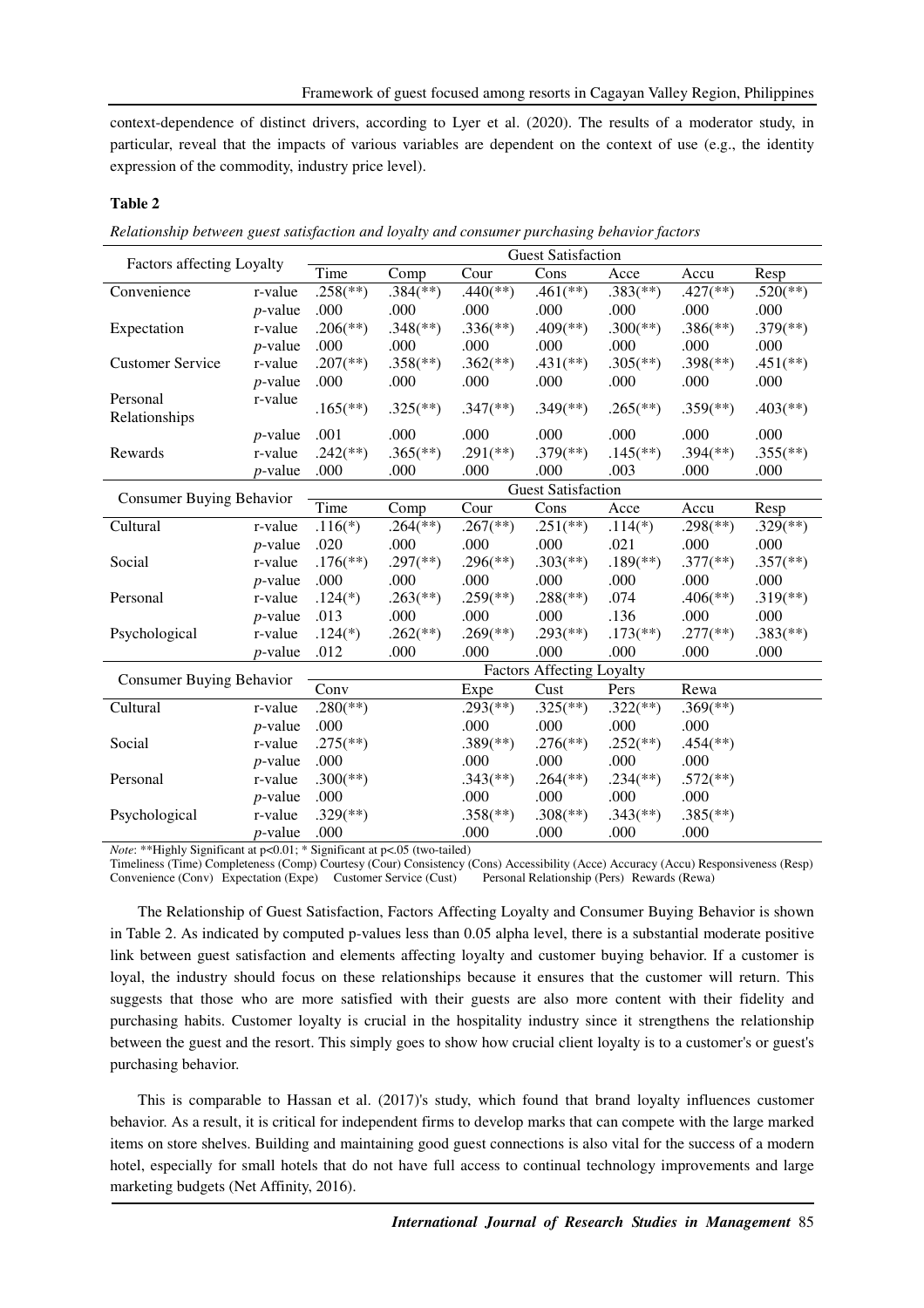### Mones, J., & Borbon, N. M. D.

With a *p*-value of .003, the prize has the lowest ranking, implying that they did not obtain enough reward or satisfaction. Receiving a reward will demonstrate your hard effort. Employees have been observed to perceive cultural identity as more advanced than transactional reward power as a result of performance management, although interpersonal tangible benefits have caused employees to perceive culture as more goal-oriented than innovation (Xenikou, 2017). When customers are ready to feel satisfied with the goods and services they receive, they will feel knowledgeable about the company, which will lead to loyalty. Furthermore, according to Nobar and Rostamzadeh (2018), customer pleasure is critical to client loyalty. The ultimate goal of gaining customer loyalty is to ensure that the customer is always satisfied with their preferences and expected services.

With a *p*-value of .012 for the psychological element, it came out on top. Consumers make purchasing decisions every day. When people choose a product, they consider if it will meet a need. A desire can be stimulated to an acceptable degree of severity when it alters a purpose. A motive is essentially a need that pushes a person to seek fulfillment. With a *p*-value of .013, the personal category has the lowest ranking in consumer buying behavior, and each customer has a unique personality and buying preferences. The emotional and behavioral cognitive aspects associated to impulse purchases are expressed and illustrated by customers' self-control and emotions. The entire study helps to understand variables that link to impulse purchases and the position of variables in attempting to resist such cravings by creating these paths and operations (Iyer et al., 2020). The estimated p-values of less than 0.05 alpha level indicate a substantial moderate positive association between consumer buying behavior and factors impacting loyalty. This means that individuals who responded well to consumer buying behavior also responded positively to the factors determining their loyalty.

The relationship between guest loyalty and increased buying behavior is that both have a good point in the guest loyalty on impulsive buying awareness and personal reviews to turn into a positive effect on suggestion that will result in rewarding. Customer purchasing behavior has a significant impact on the responsibilities of the corporation's middleman. It demonstrates that a customer's positive attitude toward corporate responsibility has a direct and positive impact on their purchasing behavior. Individuals are rewarded for their actions not only because they have received positive results directly (e.g., in the form of food or money), but also because they have been observed by others. Even this phenomenon, known as vicarious pleasure, is a persistent source of fascination for psychologists and economists (Vahdati et al., 2015).

## **Table 3**

| $\mathbb{R}$           | R Square | <b>Adjusted R Square</b> | Std. Error of the Estimate |
|------------------------|----------|--------------------------|----------------------------|
| <b>Cultural Aspect</b> |          |                          |                            |
| .369(a)                | .136     | .134                     | .36323                     |
| .426(b)                | .181     | .177                     | .35409                     |
| .450(c)                | .202     | .196                     | .34998                     |
| Social Aspect          |          |                          |                            |
| .454(a)                | .206     | .204                     | .30824                     |
| .503(b)                | .253     | .249                     | .29943                     |
| .522(c)                | .272     | .267                     | .29592                     |
| .530(d)                | .280     | .273                     | .29457                     |
| Personal Aspect        |          |                          |                            |
| .572(a)                | .327     | .326                     | .35189                     |
| .605(b)                | .366     | .363                     | .34206                     |
| .614(c)                | .378     | .373                     | .33935                     |
| Psychological Aspect   |          |                          |                            |
| .385(a)                | .148     | .146                     | .28423                     |
| .466(b)                | .217     | .213                     | .27273                     |
| .488(c)                | .238     | .233                     | .26939                     |
|                        |          |                          |                            |

*Consumer purchasing behavior model summary* 

a. Predictors: (Constant), RewAve

b. Predictors: (Constant), RewAve, ResAve

c. Predictors: (Constant), RewAve, ResAve, PersAve

d. Dependent Variable: cultural, socia, personal, psychological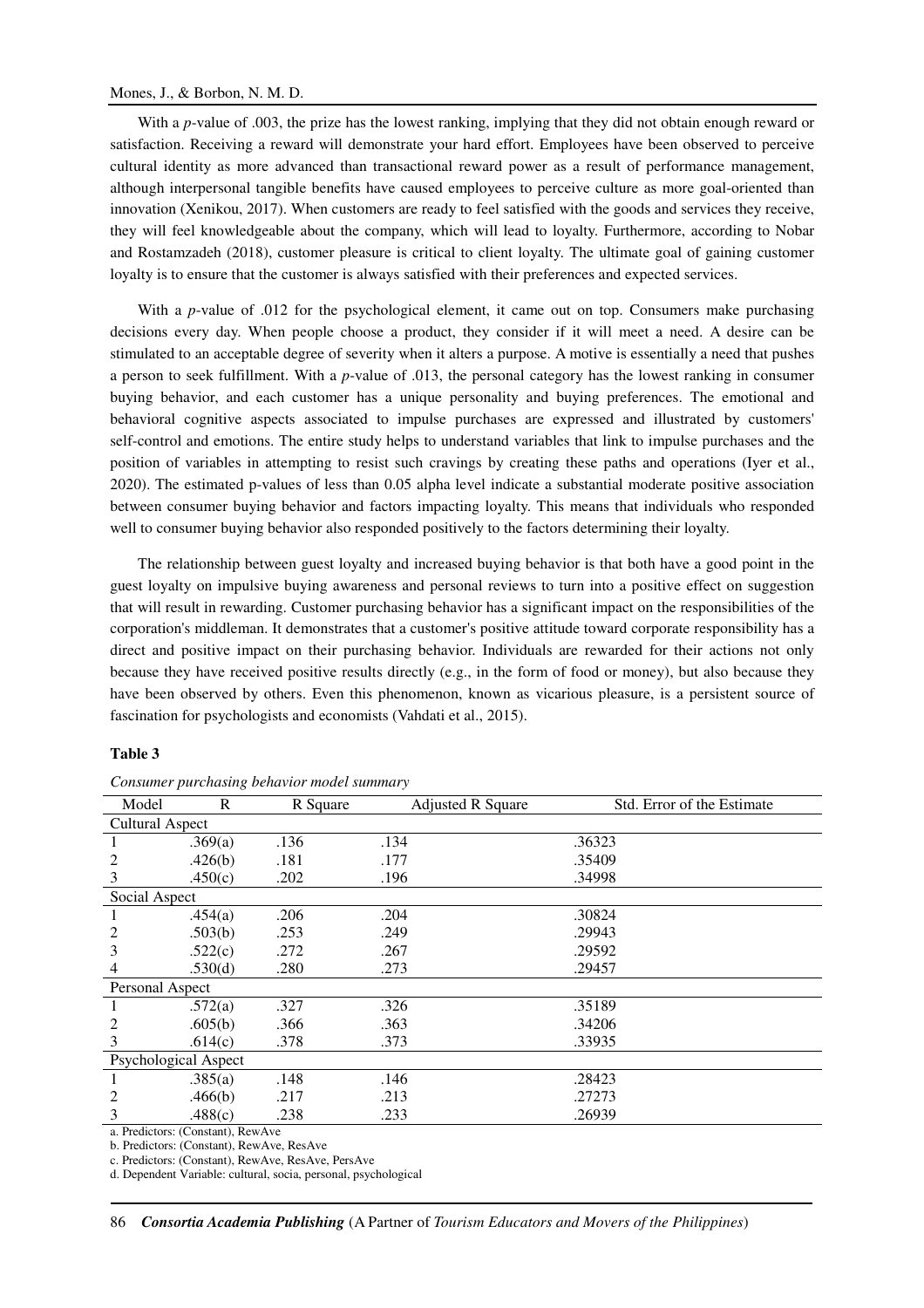Model 3 has the best model fit for consumer buying behavior, as indicated by the computed R-value of 0.450(c), which is a moderate positive correlation with a computed r-square of 0.202, indicating that the cultural aspect can be explained by the 20.2 percent combined scores of Responsiveness from customer satisfaction, while Rewards and personal relationships can be explained by the 20.2 percent combined scores of Rewards and personal relationships. Model 4 has the best model fit for consumer buying behavior, as evidenced by the computed R-value of .530(d), which is a moderate positive correlation with a computed r-square of.280, indicating that the social aspect can be explained by the 28 percent combined scores of responsiveness and accuracy from customer satisfaction, while rewards and expectations from.

Model 3 has the best model fit for consumer buying behavior, as indicated by the computed R-value of .614(d), which has a strong positive correlation with a computed r-square of 0.378, which means that the personal aspect can be explained by the 37.8% combined scores of accessibility and accuracy from customer satisfaction, while rewards from factors. Model 3 has the best model fit for consumer buying behavior, as indicated by the computed R-value of 0.488(c), which has considered moderate positive correlation with computed r-square of 0.238, which means that the personal aspect can be explained by the 23.8 percent combined scores of responsiveness from customer satisfaction, while rewards and personal relation can be explained by the 23.8 percent combined scores of responsiveness from customer satisfaction. According to a study by Xiang et al. (2016), when people buy things after seeing them and then suddenly realizing they need them, the phenomenon is clarified. This type of buying behavior is known as reminder impulsive buying, and it's comparable to the reminder in which shoppers buy products when they first see them. What distinguishes the two behaviors is that buying suggestions occurs when buyers have no prior knowledge of the goods and spontaneously picture a need for it after seeing it.

In terms of services, the region has a lot to offer, and I must add that positive reactions lead to positive outcomes. Filipinos are truly hospitable in terms of the services we provide, a strategy that has resulted in the majority of resorts in the region being accommodating and sensitive to customer needs, and if promoted, greater revenue would aid the region's economic progress. The researcher created this framework based on the Model summary, which shows the close link between the three variables. As indicated in the framework, customer satisfaction is influenced by psychological, cultural, and social variables, while rewards and personal ties from aspects affecting loyalty are likewise influenced by psychological, cultural, and social factors.





Personal relationships, on the other hand, are one of the most significant parts of loyalty since excellent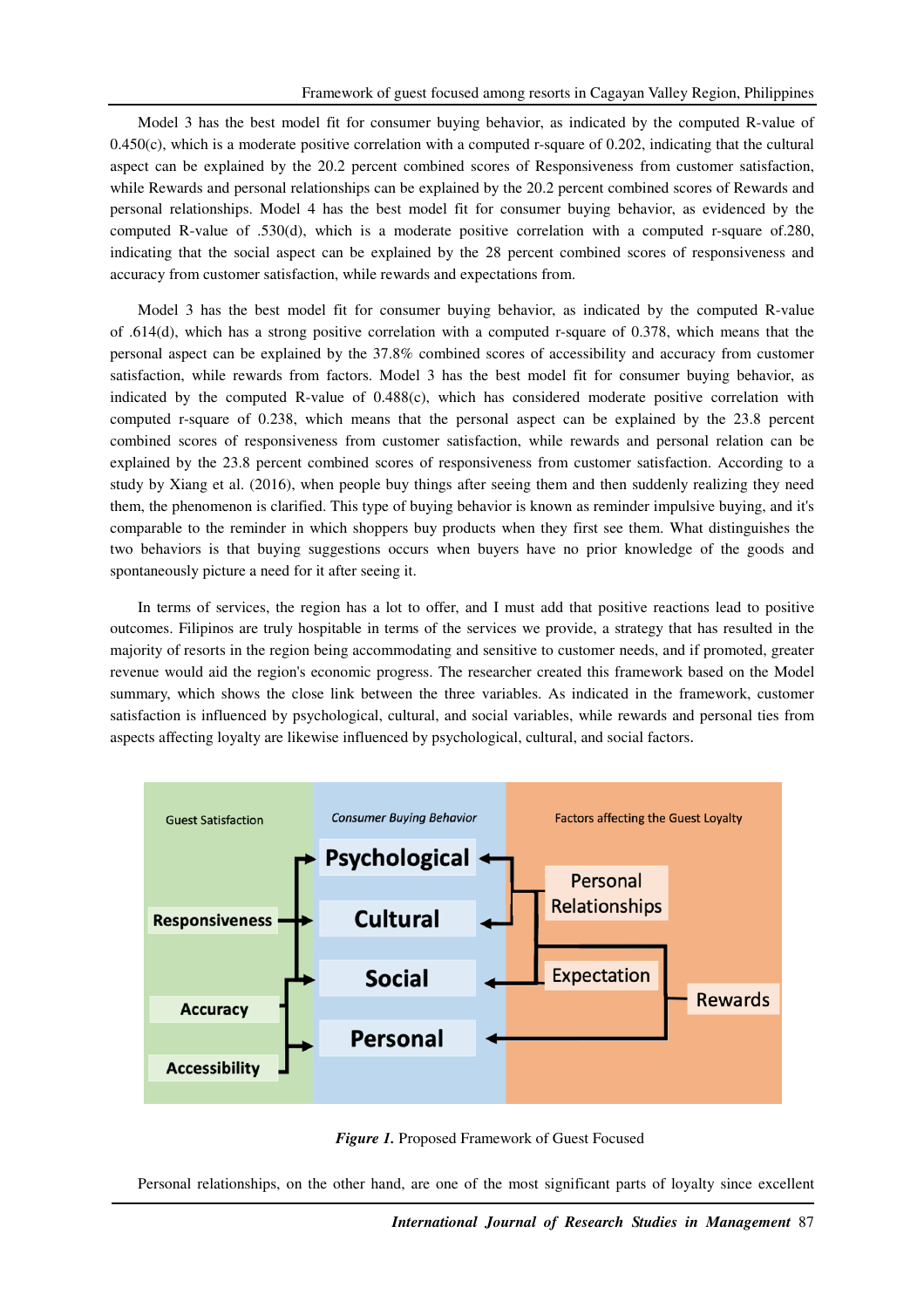customer interactions can lead to loyal customers and great word of mouth. Tao teaches that (2015), Customer relationship management is a new strategy mechanism aimed at improving business and consumer relationships. Customers are a vital resource for middle-market businesses, and meeting their needs requires the development of customer support and in-depth analysis of the client, so that businesses can maximize client satisfaction and loyalty, and establish mutually beneficial relationships. The higher the client's level of satisfaction, the more likely they are to return. Furthermore, while personal and social factors influence customer satisfaction through accessibility and accuracy, personal relationships, rewards, and expectations from factors driving loyalty are also influenced by personal and social factors through consumer buying behavior. Because of their psychological approach and personal insights into the products or services, consumers or purchasers tend to buy impulsively.

The figure mostly reflects the customer's commitment to the resort; it is a service that works both ways. A positive relationship between the consumer and the resort owner yields a better outcome in terms of the services that the resort has to offer; if the customer is satisfied, it will undoubtedly result in positive reactions from others. According to Liat et al. (2017), the service quality provided is unquestionably important to the resort's success. As a result, any service deficiency must be handled appropriately in order to preserve a high level of guest satisfaction and the resort's reputation. As a result, it's critical that service recovery plans are properly developed to address the various sorts of service failures that can occur.

## **4. Conclusion and Recommendation**

The assessment on guest satisfaction reveals that guests are happiest with accessibility and least happy with consistency and accuracy, Expectations, customer service, and personal relationships have the most impact on guests, while convenience and rewards have the least impact. Cultural and social elements are the most prominent influences on consumer purchasing behavior. There is a moderately favorable association between elements affecting loyalty and customer purchasing behavior and visitor satisfaction. For the resort industry in the Region, the researcher was able to proposed a guest focused framework.

Based on the result, it is recommended for the resort management may provide frequent training, learning, and development for their employees to guarantee that all employees deliver correct and consistent service in accordance with the resort's standard operating procedure. Since consumer buying behavior and visitor loyalty have been severely impacted by the pandemic, the resort may consider redesigning their guest acceptance procedure. An online platform or other services may be supplied to ensure client satisfaction. The resort, in collaboration with the local tourism bureau, may cultivate the resort's cultural and social marketing, as well as tourism in general. Future researchers may undertake a similar study on tourist intention to visit and resort business issues in the face of the pandemic.

### **5. References**

- Auf, M. A. A., Meddour, H., Saoula, O., & Majid, A. H. A. (2018). Consumer buying behaviour: the roles of price, motivation, perceived culture importance, and religious orientation. *Journal of Business and Retail Management Research*, *12*(4). https://doi.org/10.24052/JBRMR/V12IS04/ART-18
- Bathan, A. C. L., Ababao, A. C. J., Christian, J. E. A. B. B., Marquez, N., Resma, R. A. S., Reyes, J. M. M., & Felicen, S. S. (2017). Consumer buying behavior among resort's guests in Batangas Province. *Asia Pacific Journal of Multidisciplinary Research*, *5*(4).
- Carrigan, M., Lazell, J., Bosangit, C., & Magrizos, S. (2017). Burgers for tourists who give a damn! Driving disruptive social change upstream and downstream in the tourist food supply chain. *Journal of Sustainable Tourism, 25*(11), 1563-1582. https://doi.org/10.1080/09669582.2017.1291652
- De Guzman, J. C. D., Abanilla, J. G. R., & Abarquez, K. E. L. (2020). Guest Satisfaction and Loyalty among Beach Resorts in Laiya, Batangas. *Journal of Tourism and Hospitality Research*, *17*(1).
- Godovykh, M., & Tasci, A. D. (2020). Satisfaction vs experienced utility: current issues and opportunities. *Current Issues in Tourism*, *23*(18), 2273-2282.